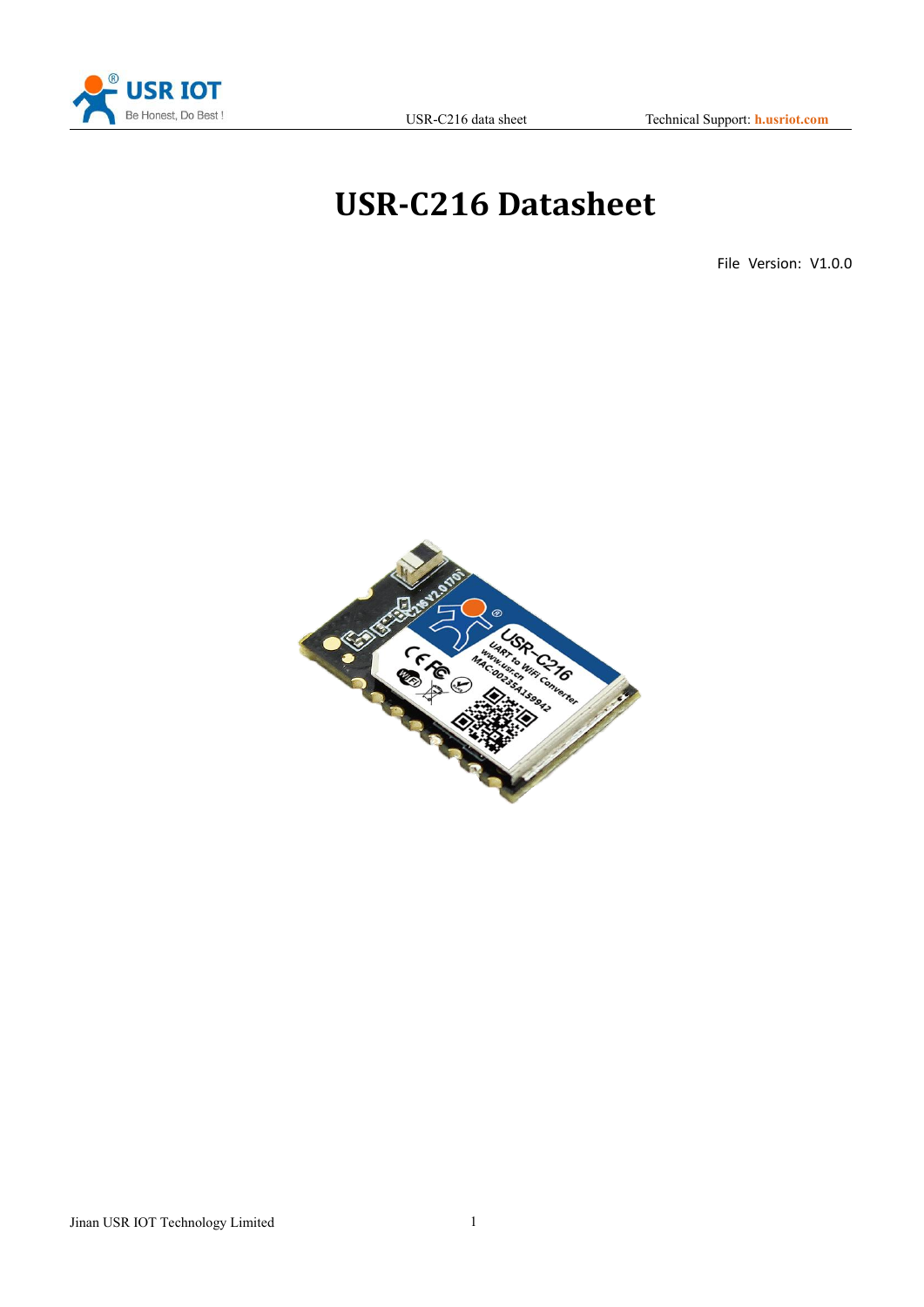



# **1. Product Overview**

The hardware of USR-C216 is integrated into MAC, basic frequency chip and RF transceiver unit. Built-in low power operation mechanism can effectively realize the low power operation of the module; Support Wi-Fi protocol and TCP/IP protocol, users only need a simple configuration, to achieve the networking function of UART devices.

# **2. Product Features**

- $\bullet$  Support WiFi@2.4 GHz 802.11b/g/n wireless standards
- Support WEP/WPA/WPA2 security mode
- Support AP, STA, AP+STA working mode
- Completely integrated serial-to-wireless TCP/UDP transmission function, multiple serial rate selection
- Local area network search and wireless parameter setting function
- Support TCP/UDP client registration packet mechanism
- Supporting simple Config /usrlink fast networking configuration
- Support similar RFC2217 automatic baud rate adaptation function
- Supporting simple AT commands
- Support Httpd client function
- 3.3V single power supply
- Selection of built-in antenna and external antenna (antenna pad)
- Ultra-small size: 22.0mm x 13.5mm x 2.7mm, SMT package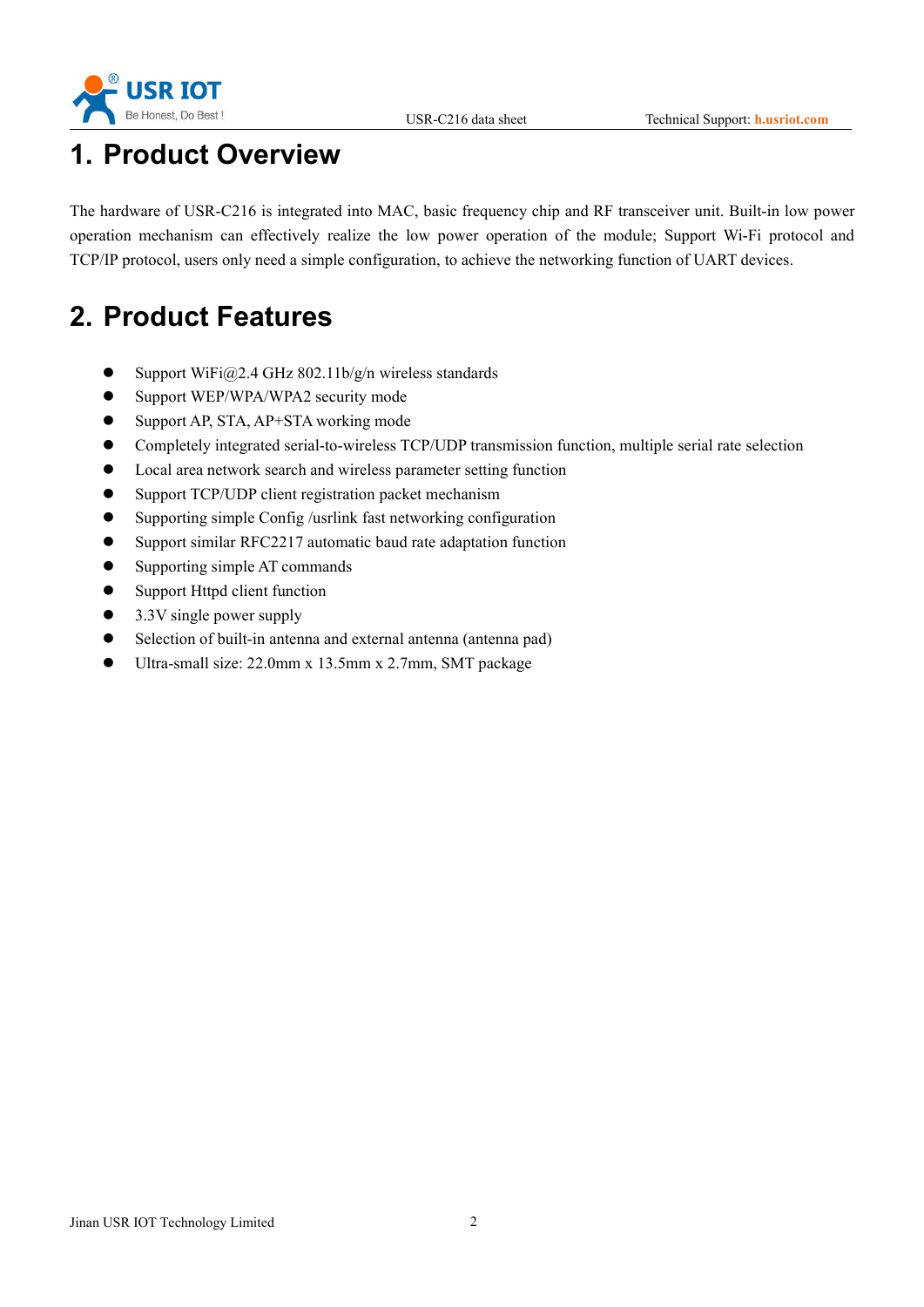

# **3. Product Specifications**

|                            | Item                      | Index                                |
|----------------------------|---------------------------|--------------------------------------|
|                            | Wireless standard         | 802.11 b/g/n                         |
|                            | <b>Transmitting power</b> | 802.11b: +19dBm(Max.@11Mbps, CCK)    |
|                            |                           | 802.11g: +18dBm(Max.@54Mbps, OFDM)   |
|                            |                           | 802.11n: +16dBm(Max.@HT20, MCS7)     |
| <b>Wireless parameters</b> | Receiving sensitivity     | 802.11b: -85 dBm(@11Mbps, CCK)       |
|                            |                           | 802.11g: -70 dBm(@54Mbps, OFDM)      |
|                            |                           | 802.11n: -68 dBm(@HT20, MCS7)        |
|                            | Antenna                   | C216-a: antenna pad                  |
|                            |                           | C216-b:board-mounted ceramic antenna |
|                            | Data interface            | <b>UART</b>                          |
|                            | Working voltage           | $3.0 - 3.6V$                         |
|                            | Working current           | AP: average:74mA max:285mA           |
| <b>Hardware parameters</b> |                           | STA: average: 32mA max: 196mA        |
|                            |                           | (work with 3.3V power supply)        |
|                            | Working temperature       | $-20^{\circ}$ C $-85^{\circ}$ C      |
|                            | Storage temperature       | $-40^{\circ}$ C $-125^{\circ}$ C     |
|                            | Working humidity          | 5~95%RH(no condensation)             |
|                            | Storage humidity          | 5~95%RH(no condensation)             |
|                            | <b>Size</b>               | 103*105*25mm (L*W*H)                 |
|                            | Encapsulation             | <b>SMT</b>                           |
|                            | Wireless network type     | STA/AP/STA+AP mode                   |
|                            | Security mechanism        | WEP/WPA-PSK/WPA2-PSK                 |
| <b>Software parameters</b> | <b>Encryption type</b>    | <b>TKIP/AES</b>                      |
|                            | Network protocol          | IPV4, TCP/UDP                        |
|                            | <b>DHCP/static IP</b>     | support                              |
|                            | <b>DNS</b>                | support                              |
|                            | Web server                | support                              |
|                            | Socket                    | TCP Server, TCP Client, UDP Server,  |
| <b>Software function</b>   |                           | <b>UDP Client</b>                    |
|                            | <b>Httpd client</b>       | support                              |
|                            | Similar RFC2217           | support                              |
|                            | Register packet           | support                              |
|                            | Setup method              | AT+ command, webpage                 |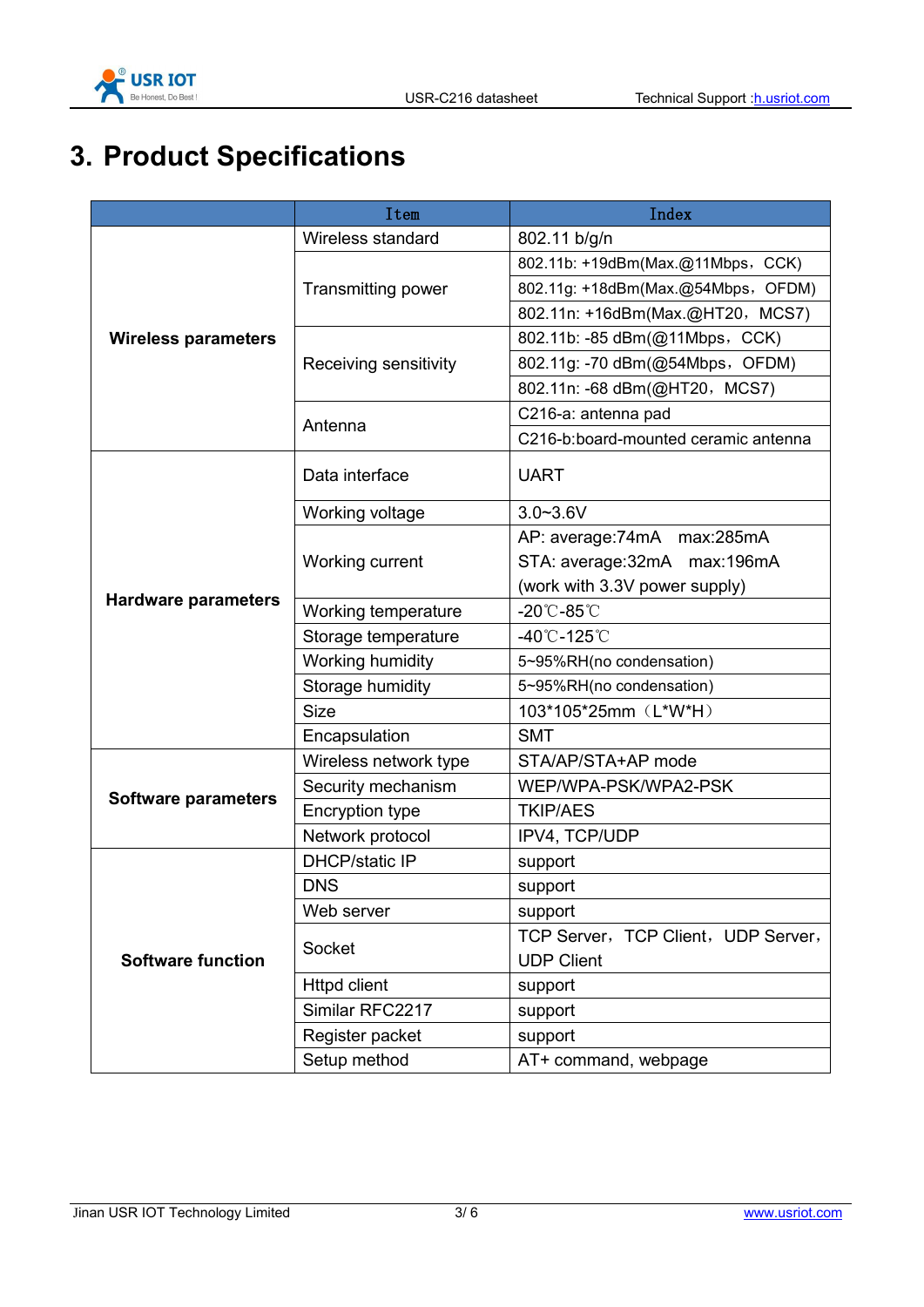

# **4. Product Dimensions**

Unit: mm



Jinan USR IOT Technology Limited 4/6 www.usriot.com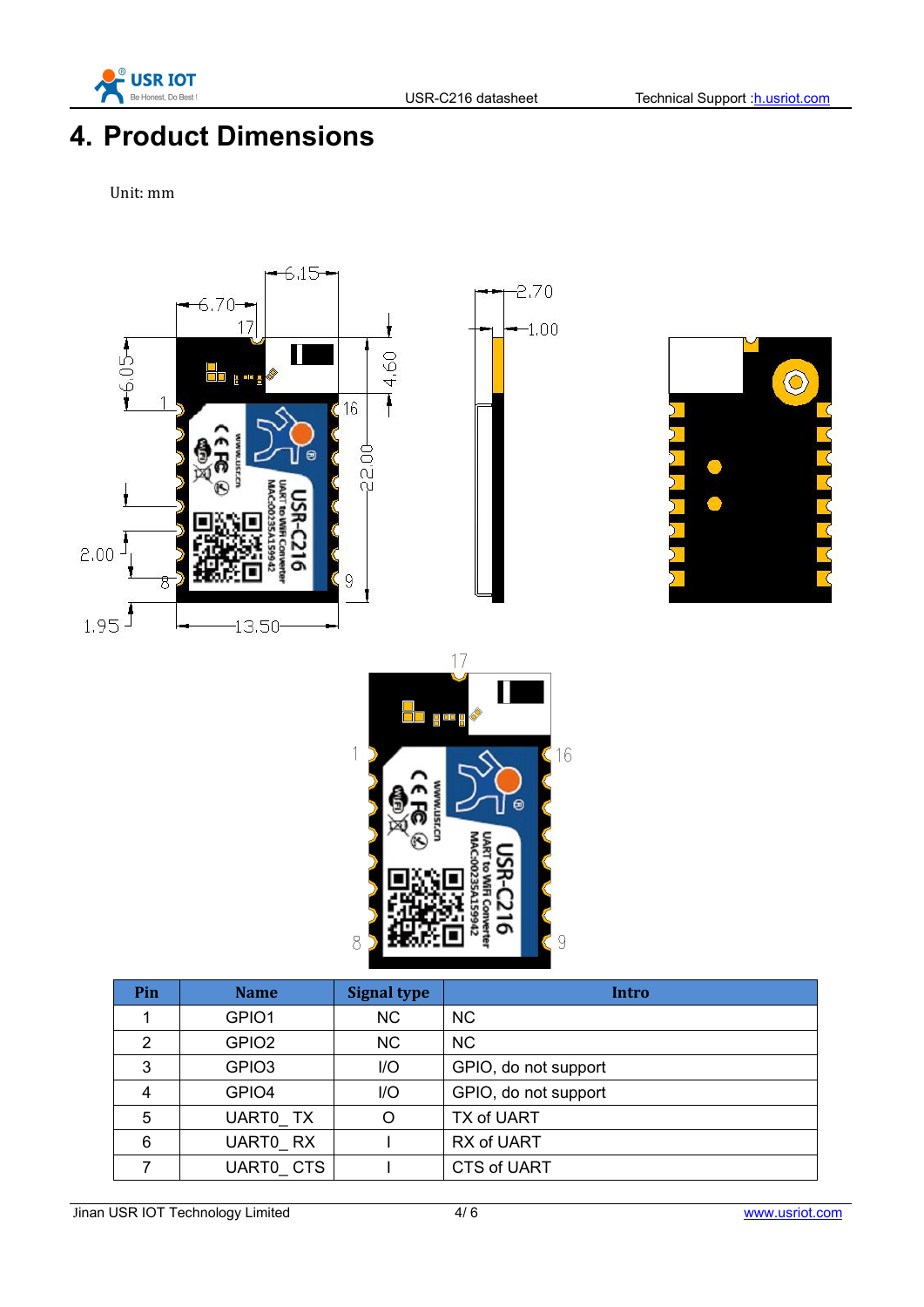

| Be Honest, Do Best ! |             |         | USR-C216 datasheet<br>Technical Support : h.usriot.com                                                                                                                                                         |
|----------------------|-------------|---------|----------------------------------------------------------------------------------------------------------------------------------------------------------------------------------------------------------------|
| 8                    | UARTO RTS   | $\circ$ | RTS of UART                                                                                                                                                                                                    |
| 9                    | SPI IRQ     | $\circ$ | 485 Control pin, after disabled 485 function<br>presents high resistance state, enable 485<br>function, the default is low level; when serial port<br>has data transmission, temporary switch to high<br>level |
| 10                   | nReset      |         | Module reset, low level effective, pull down at<br>least 100 ms                                                                                                                                                |
| 11                   | nReady      | $\circ$ | Module works normally with indication pin, low<br>efficiency, external LED                                                                                                                                     |
| 12 <sup>°</sup>      | nReload     |         | Pull down 0.5-3 seconds to start Simple Config<br>distribution network. Pull down more than 3<br>seconds to restore factory settings.                                                                          |
| 13                   | nLink       | O       | Module WiFi Connection Indicator Pin, Low<br>Effective, External LED                                                                                                                                           |
| 14                   | <b>WPS</b>  | I/O     | WPS function pin, do not support                                                                                                                                                                               |
| 15                   | <b>VCC</b>  | P       | 3.3V                                                                                                                                                                                                           |
| 16                   | <b>GND</b>  | P       | ground                                                                                                                                                                                                         |
| 17                   | <b>RFIO</b> | $\circ$ | Radio Frequency Signal Output                                                                                                                                                                                  |